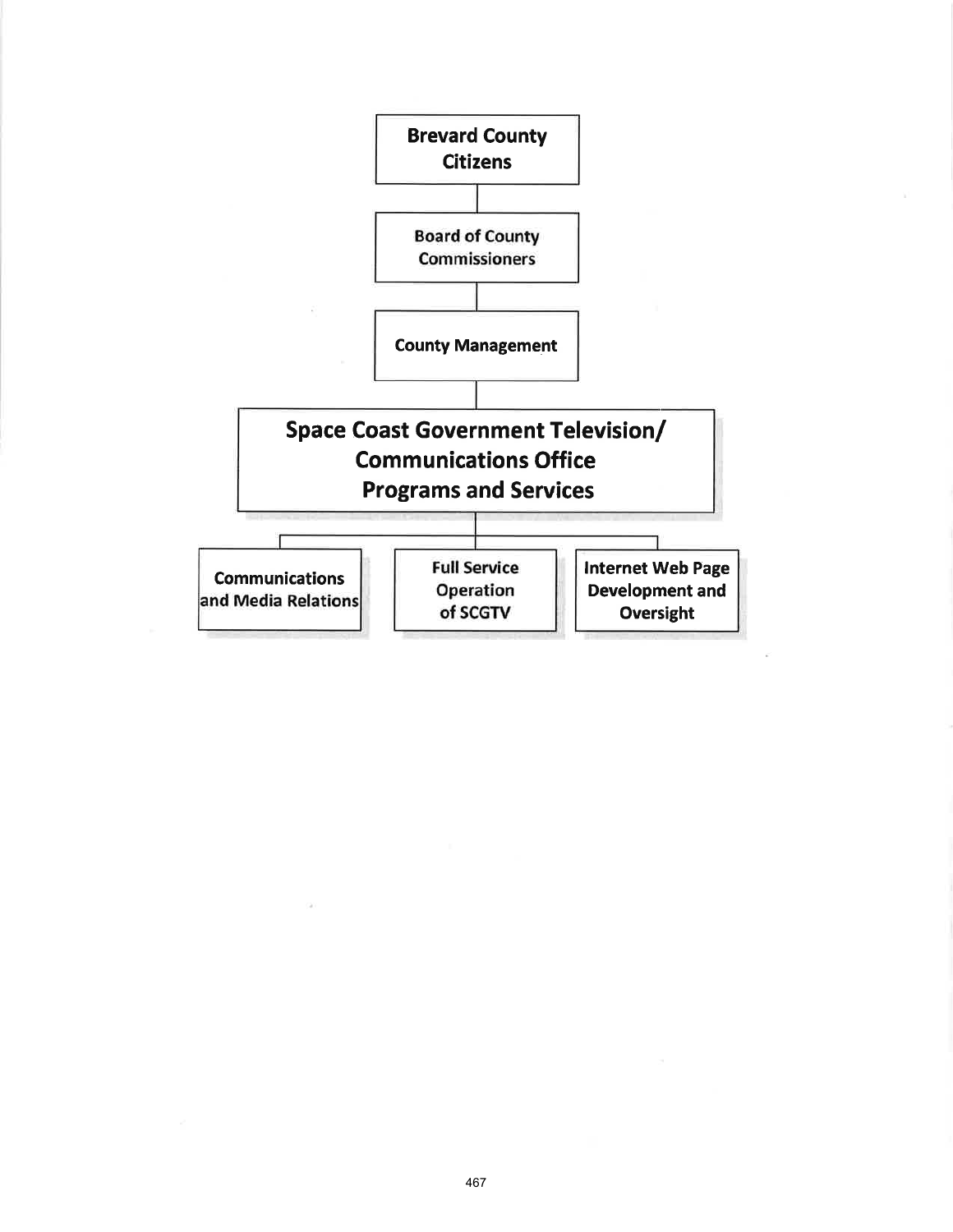# SPACE COAST GOVT. TELEVISION/COMMUNICATIONS OFFICE



# ADOPTED BUDGET FY2018.2019 \$553,910

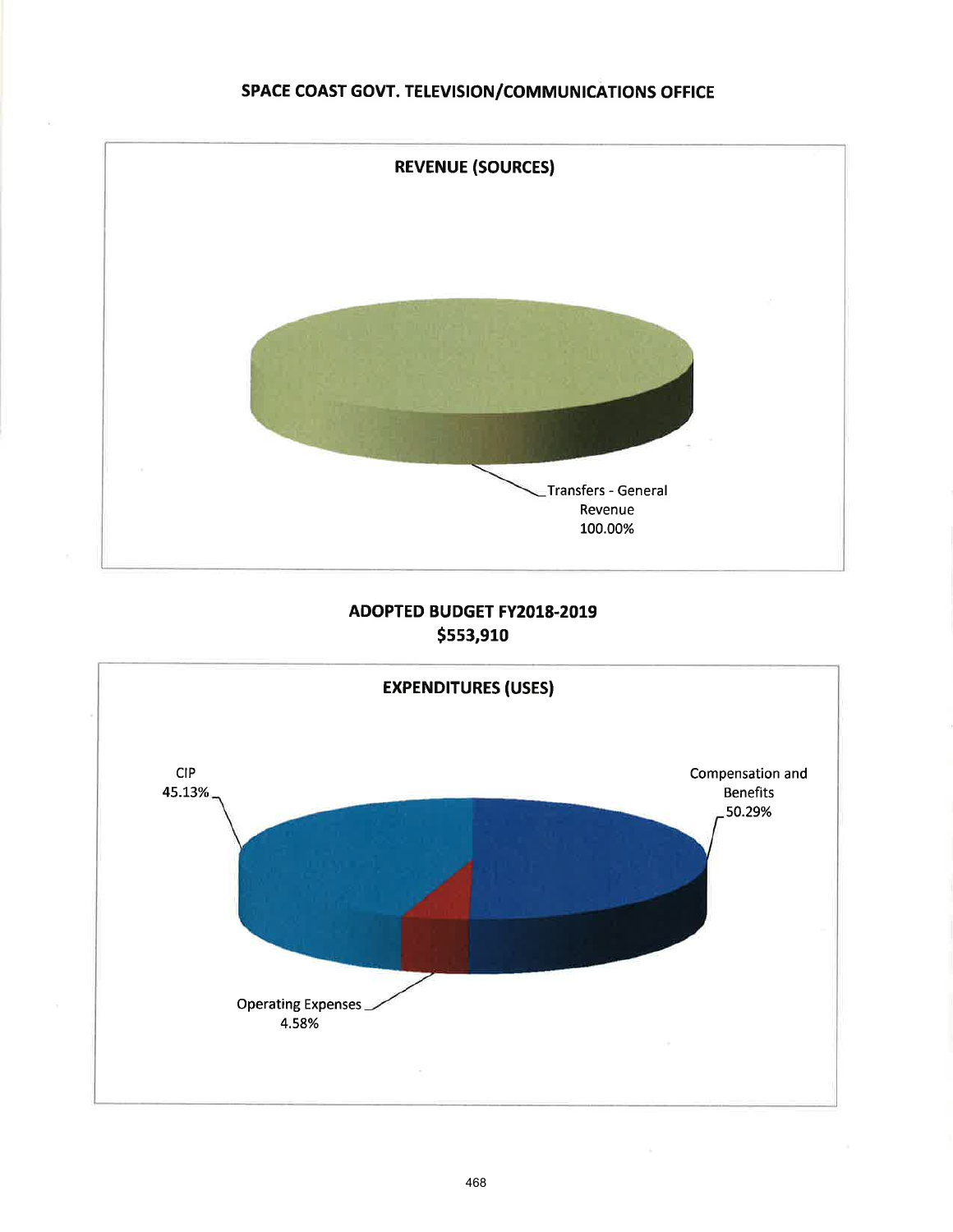## SPACE COAST GOVT. TELEVISION/COMMUNICATIONS OFFICE SUMMARY

## MISSION STATEMENT:

To provide information on government programs, services, and accomplishments, as well as emergency information, through the Space Coast Government Television (SCGTV) cable-access government channel, the lnternet, the news media, and electronic media avenues.

### PROGRAMS AND SERVICES:

## ACCOMPLISHMENTS, INITIATIVES, TRENDS AND ISSUES AND SERVICE LEVEL IMPACTS:

## SPACE COAST GOVERNMENT TELEVISION

Accomplishments:

. Established Public lnformation Network, which is a cooperative effort with municipal, law enforcement and public sector public information officers that work together to coordinate messaging during crises and enables the collective agencies to speak with "One Voice" during disaster events and other large-scale type emergencies.

 $1 - 1 - \frac{1}{2}$ 

- Produced "Live Blue" Public Service Announcements for Natural Resources Management.
- Produced Hurricane Preparedness video informing residents how to plan for and respond to a hurricane event; and produced in coordination with PIN a social media campaign on Hurricane Season.
- o Produced monthly Employee Newsletters.
- Presented information on County transparency initiatives during Citizens Academy.
- Actively participated in the County's Diversity Team and marketed and helped produce flyers, press releases and community outreach for Black History Month, Hispanic Heritage Month, Women's Month and All-American celebrations.
- Successfully nominated a dozen County workers for annual Sheriff's Public Service Awards.
- Expanded County's social media platforms and community outreach through Facebook, Twitter, Instagram and Nextdoor.
- **•** Participated in statewide Hurricane Exercise and Emergency Operations Center Radiological Drill, with participation from PIN representatives.
- Developed Public Information Officer Guidebook and workshop presentation.
- Produced four Quarterly Reports Brevard Delivers highlighting County's annual report, departmental accomplishments along with status reports of recently completed, ongoing and planned projects in the months ahead.

## Initiotives:

- . Upgrade of SCGTV control room and additional board room upgrades for live television high-definition production of in-house Board of County Commissioner meetings; Transportation Planning Organization and lndian River Lagoon Citizens Committee meetings and other as-requested/as-needed recording and live production requests.
- Add Closed-Captioning for live broadcasting and recorded programming for ADA compliance.
- Produce "Who We Are" videos for county web site to introduce visitors to county services, amenities
- o To broaden and expand Brevard County messaging through various platforms, including Social Media and other outreach initiatives - speaking engagements, video productions, press releases and project-focused media campaigns.
- r Continued effort to broaden and expand Public lnformation Network as a cohesive and collective information source and resource.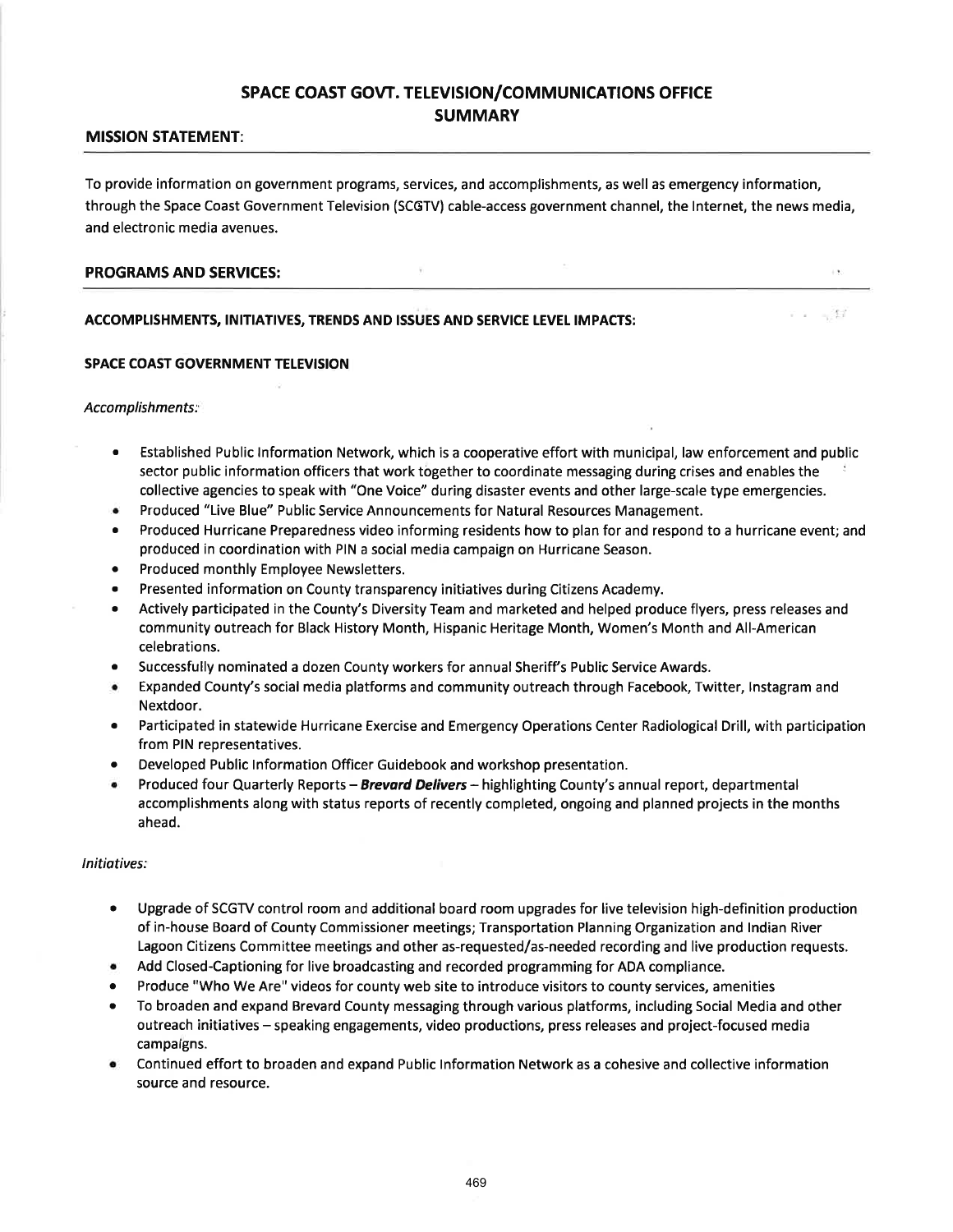# SPACE COAST GOVT. TELEVISION/COMMUNICATIONS OFFICE **SUMMARY**

Trends ond lssues:

SCGTV began operations in 1999 and has become an important communications tool for Brevard County government that provides the opportunity for more than 200,000 households countywide to view live and videotaped government meetings, programs and other important information on cable government-access television 24 hours per day, 7 days per week.

An Emergency lnformation System was created and implemented in 2006, allowing for live emergency briefings to be televised from the Emergency Operations Center via SCGTV, with the capability of remote access and control for television staff. ln 2010, web streaming was added to allow those without digital cable to view this programming via the internet.

R.

Service Level lmpacts:

 $\mathcal{C}_{\infty}^{n+1}$ 

N/A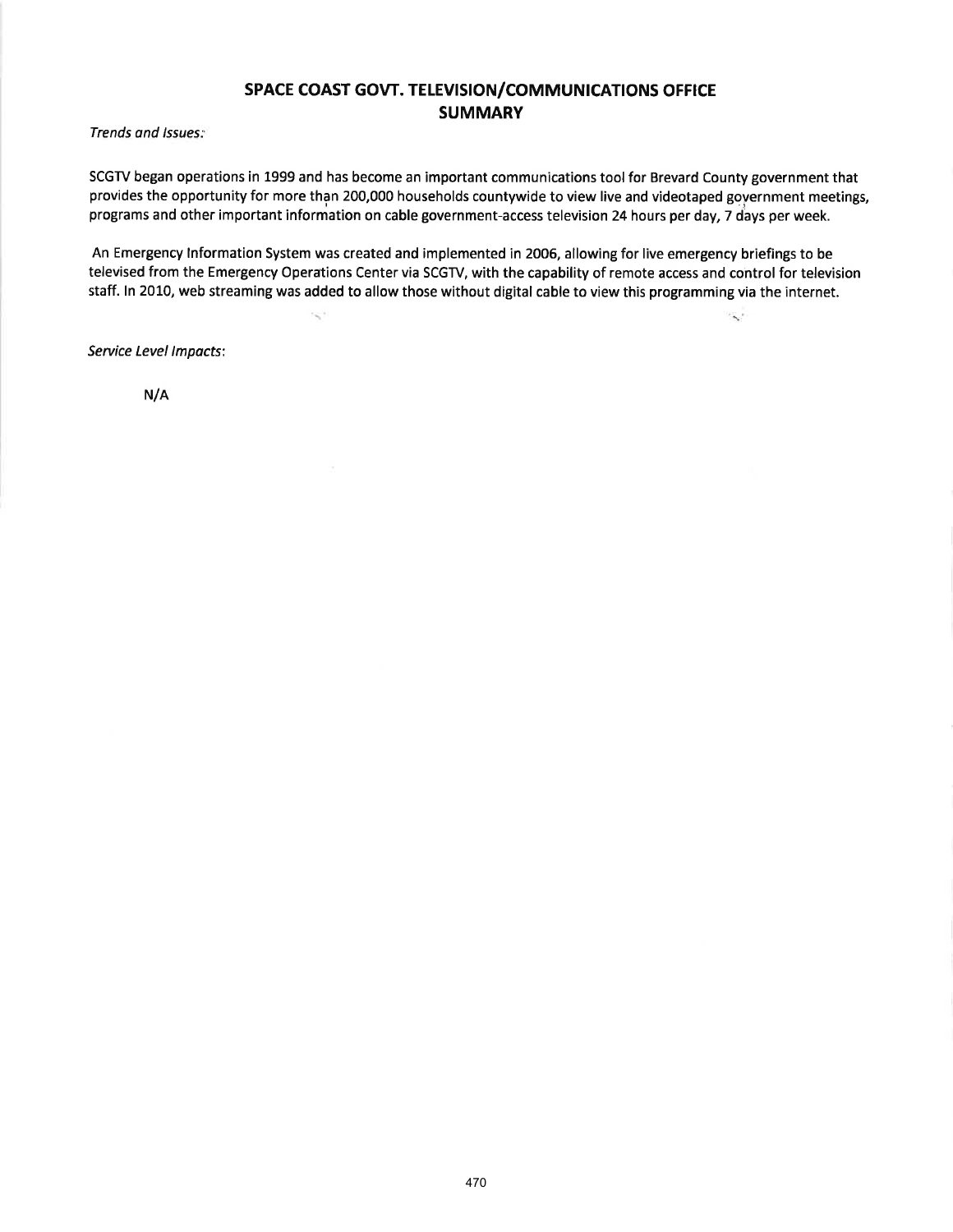# SPACE COAST GOVT. TELEVISION/COMMUNICATIONS OFFICE: SUMMARY

# PROGRAM REVENUES AND EXPENDITURES

|                                   |               | <b>Final</b>  | <b>Adopted</b> |                   |              |
|-----------------------------------|---------------|---------------|----------------|-------------------|--------------|
|                                   | <b>Actual</b> | <b>Budget</b> | <b>Budget</b>  |                   | %            |
|                                   | FY2016-2017   | FY2017-2018   | FY2018-2019    | <b>Difference</b> | (Inc)/Dec    |
|                                   |               |               |                |                   |              |
| <b>REVENUES:</b>                  |               |               |                |                   |              |
| <b>Taxes</b>                      | \$0           | \$0           | \$0            | \$0               | 0.00%        |
| Permits, Fees & Spec. Assess.     | \$0           | \$0           | \$0            | \$0               | 0.00%        |
| Intergovernmental                 | \$0           | \$0           | \$0            | \$0               | 0.00%        |
| <b>Charges for Services</b>       | \$0           | \$0           | \$0            | \$0               | 0.00%        |
| <b>Fines and Forfeits</b>         | \$0           | \$0           | \$0            | \$0               | 0.00%        |
| Miscellaneous                     | \$0           | \$1,503       | \$0            | (51,503)          | $(100.00\%)$ |
| <b>Statutory Reduction</b>        | \$0           | (575)         | \$0            | \$75              | $(100.00\%)$ |
| <b>Operating Revenues</b>         | \$0           | \$1,428       | \$0            | (\$1,428)         | $(100.00\%)$ |
| <b>Balance Forward</b>            | \$0           | \$0           | \$0            | \$0               | 0.00%        |
| Transfers - General Revenue       | \$296,329     | \$290,309     | \$553,910      | \$263,601         | 90.80%       |
| Transfers - Other                 | \$0           | \$0           | \$0            | \$0               | 0.00%        |
| Other Finance Source              | \$0           | \$0           | \$0            | \$0               | 0.00%        |
| <b>Non-Operating Revenues</b>     | \$296,329     | \$290,309     | \$553,910      | \$263,601         | 90.80%       |
| <b>TOTAL REVENUES</b>             | \$296,329     | \$291,737     | \$553,910      |                   |              |
|                                   |               |               |                | \$262,173         | 89.87%       |
| <b>EXPENDITURES</b>               |               |               |                |                   |              |
| Compensation and Benefits         | \$268,890     | \$262,050     | \$278,539      | \$16,489          | 6.29%        |
| <b>Operating Expenses</b>         | \$27,439      | \$27,004      | \$25,371       | (51,633)          | (6.05%)      |
| Capital Outlay                    | \$0           | \$2,683       | \$0            | (52,683)          | $(100.00\%)$ |
| <b>Grants and Aid</b>             | \$0           | \$0           | \$0            | \$0               | 0.00%        |
| <b>Operating Expenditures</b>     | \$296,329     | \$291,737     | \$303,910      | \$12,173          | 4.17%        |
| CIP                               | \$0           | \$0           | \$250,000      | \$250,000         | 0.00%        |
|                                   | \$0           |               |                |                   |              |
| <b>Debt Service</b>               |               | \$0           | \$0            | \$0               | 0.00%        |
| <b>Reserves-Operating</b>         | \$0           | \$0           | \$0            | \$0               | 0.00%        |
| Reserves - Capital                | \$0           | \$0           | \$0            | \$0               | 0.00%        |
| <b>Reserves - Restricted</b>      | \$0           | \$0           | \$0            | \$0               | 0.00%        |
| <b>Transfers</b>                  | \$0           | \$0           | \$0            | \$0               | 0.00%        |
| <b>Non-Operating Expenditures</b> | \$0           | \$0           | \$250,000      | \$250,000         | 0.00%        |
| <b>TOTAL EXPENDITURES</b>         | \$296,329     | \$291,737     | \$553,910      | \$262,173         | 89.87%       |
| <b>PERSONNEL:</b>                 |               |               |                |                   |              |
| Full-time positions               | 4.00          | 3.00          | 3.00           | 0.00              | 0.00%        |
| <b>Part-time Positions</b>        | 0.00          | 0.00          | 0.00           | 0.00              | 0.00%        |
| <b>Full-time Equivalent</b>       | 4.00          | 3.00          | 3.00           | 0.00              | 0.00%        |
| <b>Temporary FTE</b>              | 0.00          | 0.00          | 0.00           | 0.00              | 0.00%        |
| Seasonal FTE                      | 0.00          | 0.00          | 0.00           | 0.00              | 0.00%        |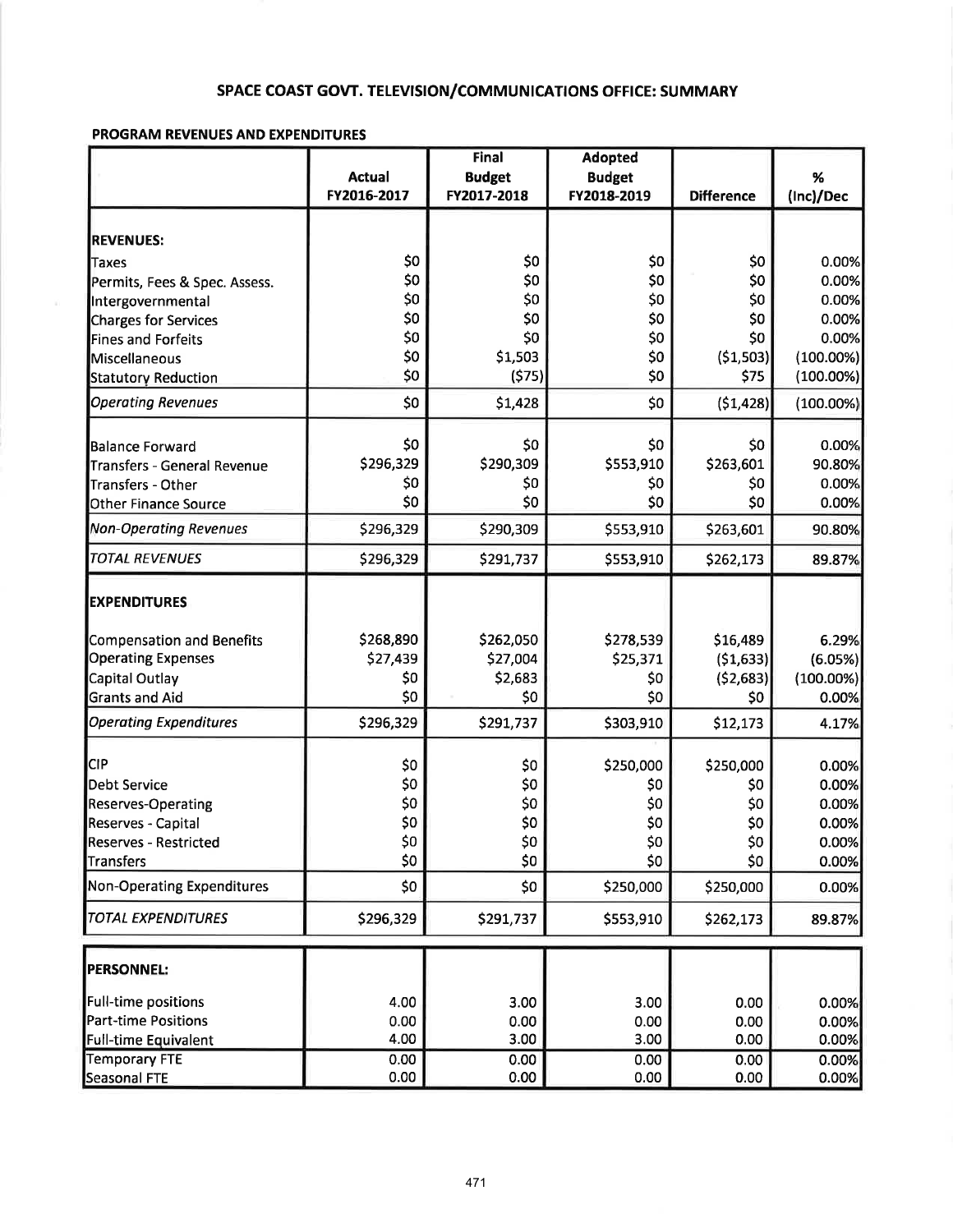# SPACE COAST GOVT. TELEVISION/COMMUNICATIONS OFFICE: BUDGET VARIANCES

| <b>REVENUES</b>                    | <b>VARIANCE</b> | <b>% VARIANCE</b> | <b>EXPLANATION</b>                                                                                                                                                                              |
|------------------------------------|-----------------|-------------------|-------------------------------------------------------------------------------------------------------------------------------------------------------------------------------------------------|
| Taxes                              | \$0             | 0.00%             |                                                                                                                                                                                                 |
| Permits, Fees & Spec. Assess.      | \$0             | 0.00%             |                                                                                                                                                                                                 |
| Intergovernmental                  | \$0             | 0.00%             |                                                                                                                                                                                                 |
| <b>Charges for Services</b>        | \$0             | 0.00%             |                                                                                                                                                                                                 |
| <b>Fines and Forfeits</b>          | \$0             | 0.00%             |                                                                                                                                                                                                 |
| Miscellaneous                      | (\$1,503)       | $(100.00\%)$      | Due to nonrecurring revenue received in FY 18 for<br>public outreach services associated with FDEP grant for<br>baffle box upgrades                                                             |
| <b>Statutory Reduction</b>         | 50              | $(100.00\%)$      | Corresponds with change in Operating Revenue                                                                                                                                                    |
| <b>Balance Forward</b>             | \$0             | 0.00%             |                                                                                                                                                                                                 |
| <b>Transfers - General Revenue</b> | \$263,601       | 90.80%            | Attributable to the costs associated with the upgrade<br>of Space Coast Government Television's production<br>equipment as well as Cost of Living Adjustments, and<br><b>FRS rate increases</b> |
| <b>Transfers - Other</b>           | \$0             | 0.00%             | Corresponds with change in Operating Revenue                                                                                                                                                    |
| <b>Other Finance Source</b>        | \$0             | 0.00%             |                                                                                                                                                                                                 |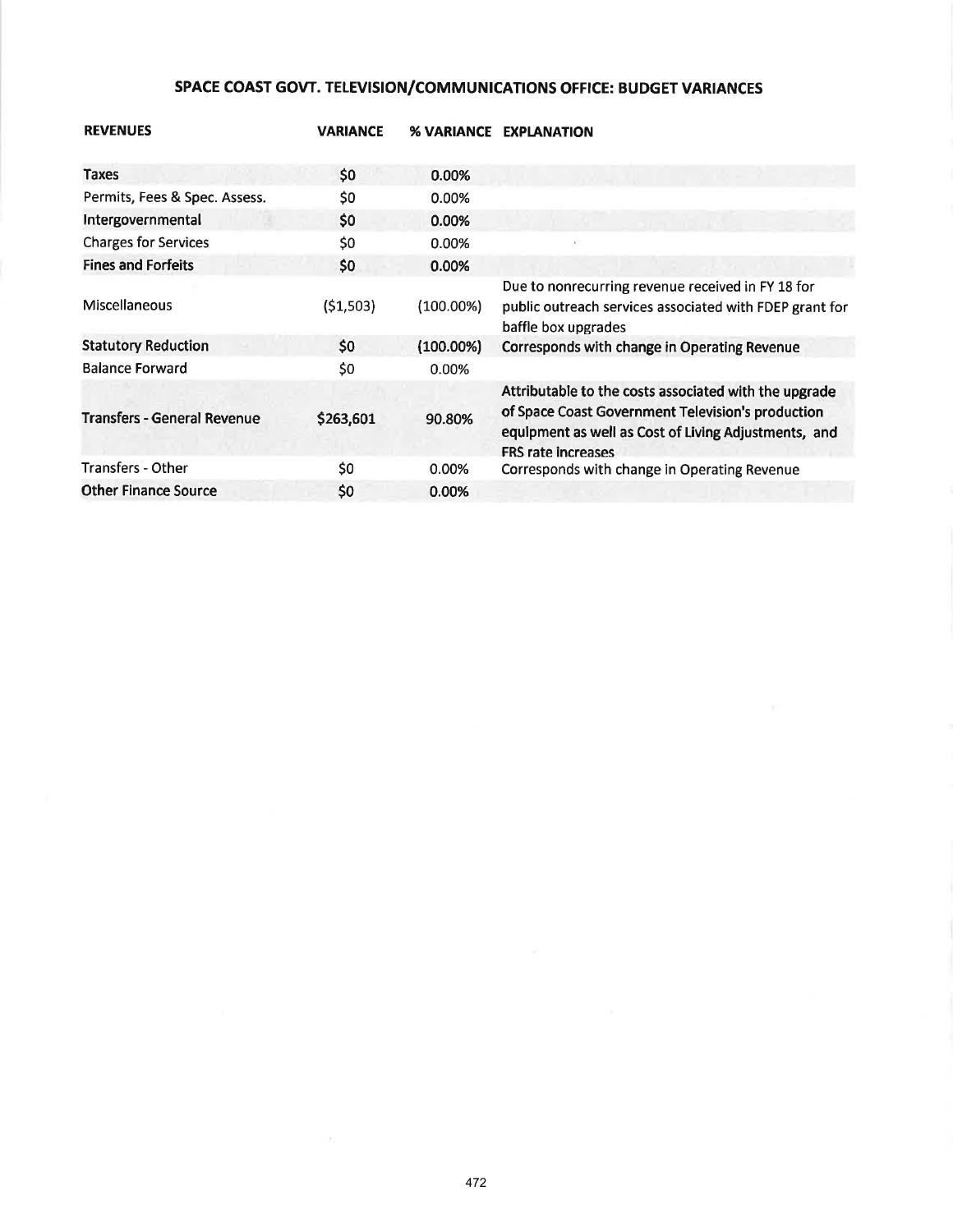# SPACE COAST GOVT. TELEVISION/COMMUNICATIONS OFFICE: BUDGET VARIANCES

| <b>EXPENDITURES</b>              | <b>VARIANCE</b> |              | % VARIANCE EXPLANATION                                                                                                                                                                                         |
|----------------------------------|-----------------|--------------|----------------------------------------------------------------------------------------------------------------------------------------------------------------------------------------------------------------|
| <b>Compensation and Benefits</b> | \$16,489        | 6.29%        | Attributable to Cost of Living Adjustments and FRS rate<br>increases                                                                                                                                           |
| <b>Operating Expenses</b>        | (51,633)        | (6.05%)      | Attributable to reduced contracted services<br>expenditures related to contracted personnel as a<br>result of increased efficiency associated with the Space<br>Coast Government Television equipment upgrades |
| <b>Capital Outlay</b>            | (52,683)        | $(100.00\%)$ | Result of no anticipated capital outlay for FY 2019                                                                                                                                                            |
| <b>Grants and Aid</b>            | \$0             | 0.00%        |                                                                                                                                                                                                                |
| <b>CIP</b>                       | \$250,000       | 0.00%        | Attributable to non-recurring the costs associated with<br>the upgrade of Space Coast Government Television's<br>production equipment due to current equipment<br>having exceeded its' useful life             |
| Debt Service                     | \$0             | 0.00%        |                                                                                                                                                                                                                |
| <b>Reserves-Operating</b>        | \$0             | 0.00%        |                                                                                                                                                                                                                |
| Reserves - Capital               | \$0             | 0.00%        |                                                                                                                                                                                                                |
| <b>Reserves - Restricted</b>     | \$0             | 0.00%        |                                                                                                                                                                                                                |
| <b>Transfers</b>                 | \$0             | 0.00%        |                                                                                                                                                                                                                |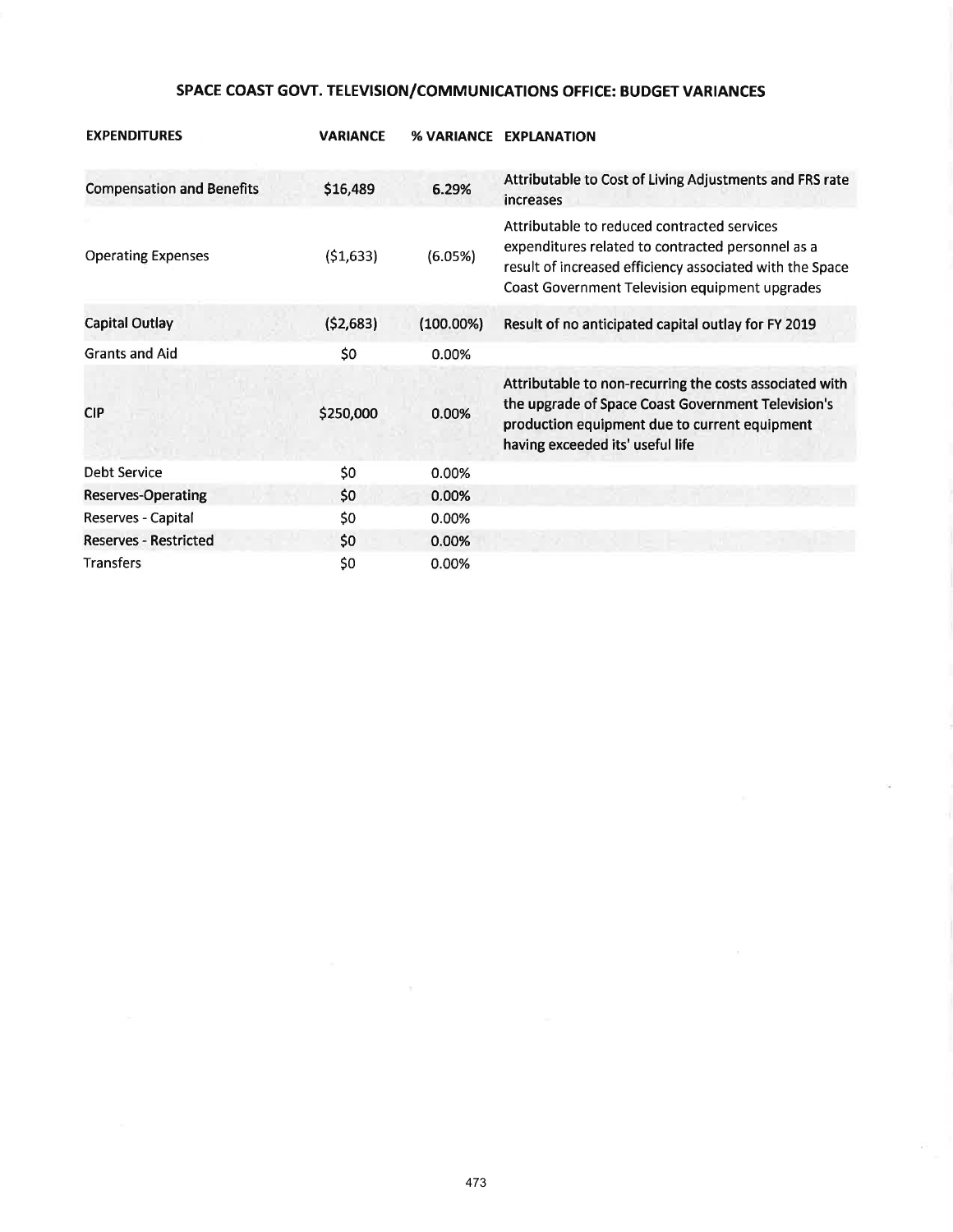# SPACE COAST GOVT. TELEVISION/COMMUNICATIONS OFFICE PERFORMANCE MEASURES

|                                                        |                                                                                               | <b>ACTUAL</b> | <b>ESTIMATED</b> | <b>PROJECTED</b> |
|--------------------------------------------------------|-----------------------------------------------------------------------------------------------|---------------|------------------|------------------|
| <b>OBJECTIVE</b>                                       | <b>MEASURE</b>                                                                                | FY 2016-2017  | FY 2017-2018     | FY 2018-2019     |
|                                                        | Quarterly Reports on County project<br>status/updates/initiatives/accomplish<br>ments         | 1             | 4                | 4                |
|                                                        | Employee newsletters highlighting in-<br>house accomplishments and<br>departmental activities | 4             | 12               | 12               |
|                                                        | <b>Emergency Management Public</b><br>Information drills/actual<br>events/planning            | 3             | 8                | 12               |
| <b>Fulfill Workload Requirements</b>                   | <b>Public Information Network training</b><br>and strategy planning                           | $\Omega$      | 4                | 8                |
|                                                        | Produced for air                                                                              | 7             | $\overline{7}$   | 24               |
|                                                        | Prepped for air                                                                               | 102           | 85               | 100              |
|                                                        | <b>Sundry Other Meetings</b>                                                                  | 5             | 8                | 12               |
|                                                        | <b>Programming Totals</b>                                                                     | 301           | 305              | 310              |
|                                                        | Press release and Public Information<br><b>Officer Activities</b>                             | 280           | 322              | 275              |
| <b>Promote Community Engagement</b><br>and Stewardship | Social Media posts for County<br>Government, Emergency Operations<br>and Fire Rescue          | 2,449         | 2,700            | 3,000            |
| <b>Ensure Internal Customer</b><br>Satisfaction        | Preparation of Board meetings,<br>cultural events, investitures, swear-ins                    | 60            | 72               | 84               |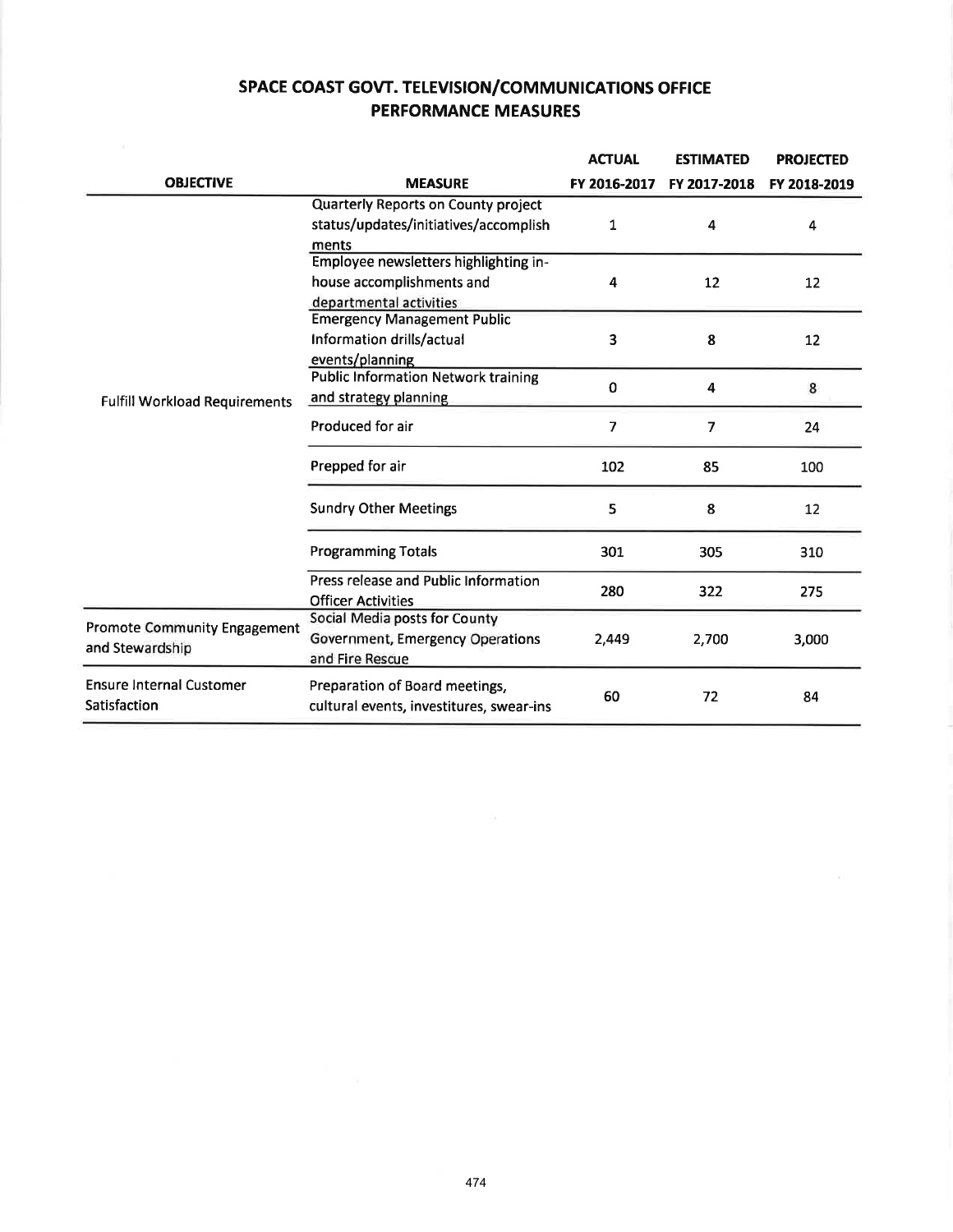# SPACE COAST GOVT. TELEVISION/COMMUNICATIONS OFFICE **CAPITAL IMPROVEMENTS PROGRAM**

| \$250,000 |
|-----------|
| \$250,000 |
|           |

 $\bar{\tau}$ 

 $\lambda$